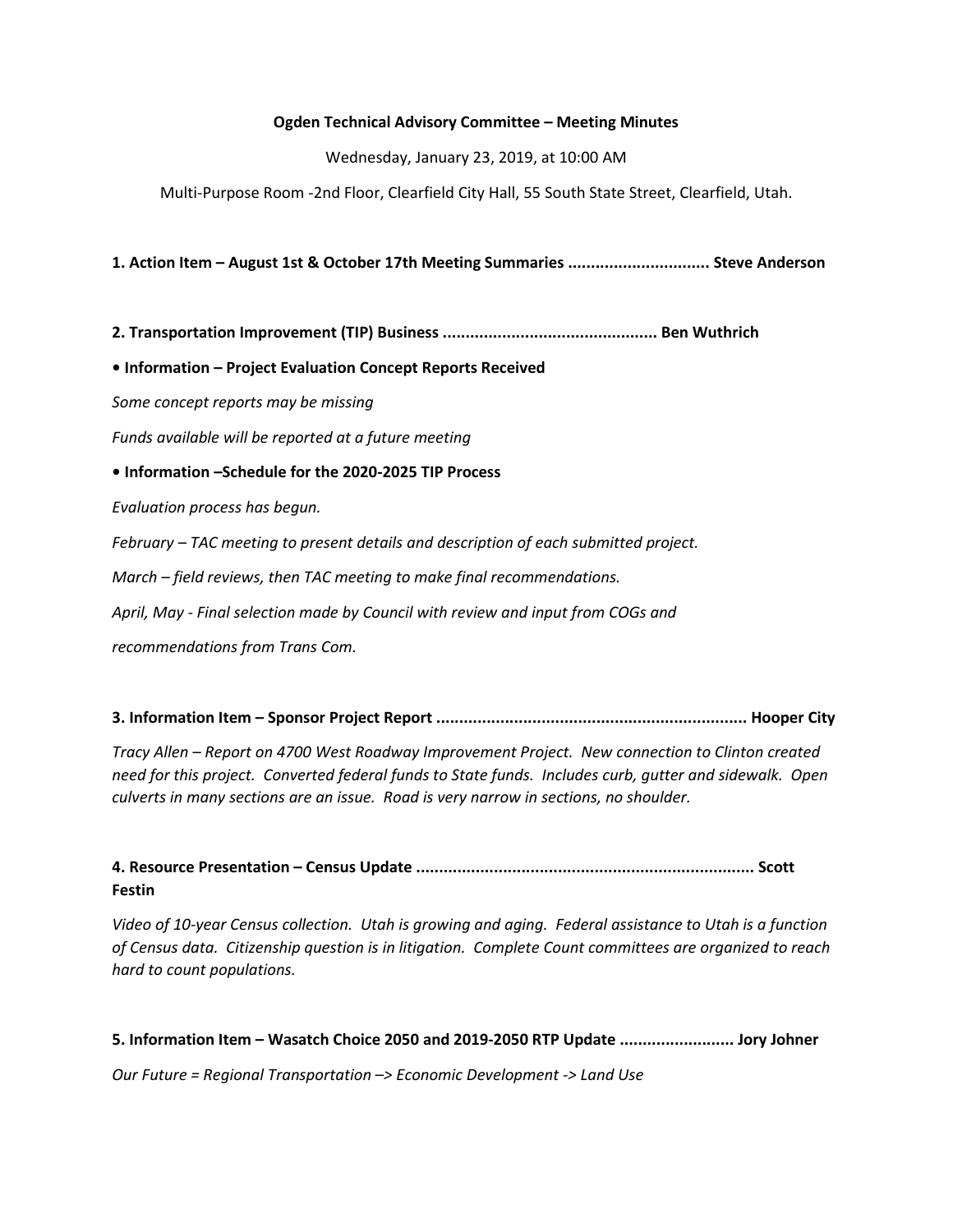RTP looks at growth trends and land use to shape future development. RTP considers all modes highways, transit, shared transportation, bicycles, and pedestrian travel - and how these are coordinated with each other and integrated with land use. Projects are prioritized by needs and cost benefit.

Various scenarios evaluated based on select performance measures such as air quality, congestion, safety, economic benefit, access and others. Phase years are 2030, 2040, and 2050. RTP will be approved this year. Several public meetings have been held to consider input from citizens and community leaders.

6. Other Business ......................................................................................................... Steve Anderson

## • Thanks to Hooper for refreshments

Next Meeting of Trans Com TAC – February 27, 2019 - Refreshments – Marriott-Slaterville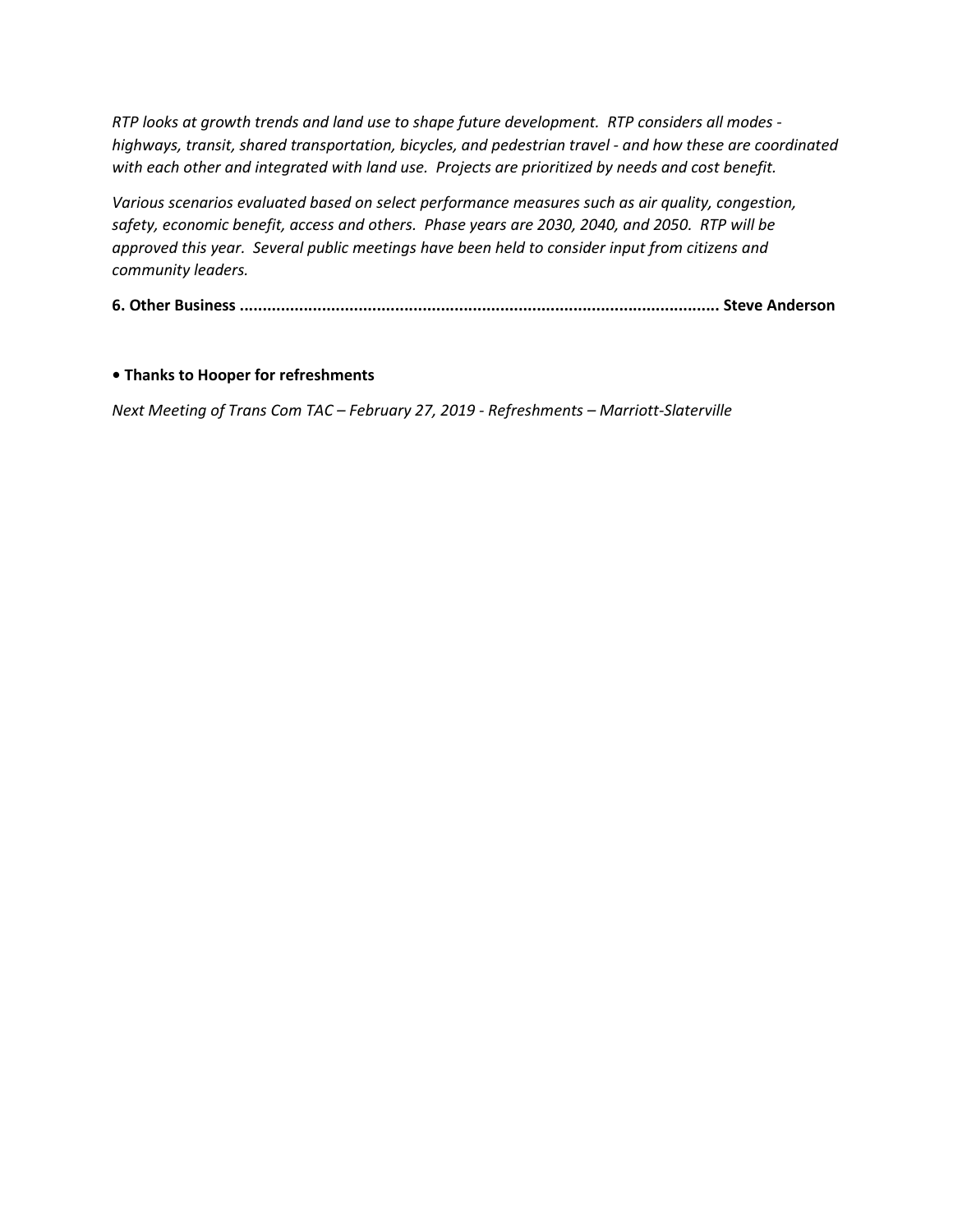# Attendance Roll

# Ogden – Layton Technical Advisory Committee

Date January 23, 2019

Please check your name or add it to the list below and update your contact information if needed.

| $\boldsymbol{\nu}$ | <b>Name</b>          | Organization              | Phone         | E-mail                         |
|--------------------|----------------------|---------------------------|---------------|--------------------------------|
|                    | Adamson, Dave        | <b>UDOT</b>               | 801.781.0545  | deadamson@utah.gov             |
|                    | Adamson, Dave        | <b>UDOT</b>               | 801.781.0545  | deadamson@utah.gov             |
|                    | Allen, Jason         | PEC                       | 801.641.3403  | jallen@pec.us.com              |
| $\chi$             | Allen, Tracy         | <b>JUB</b> (Hooper City)  | 801.547.0393  | tla@jub.com                    |
|                    | Anderson, Cheryl     | <b>UTA Rideshare</b>      | 801.287.2062  | canderson@rideuta.com          |
|                    | Anderson, Jared      | <b>Weber County</b>       |               |                                |
|                    | Anderson, Jon        | South Ogden City          | 801.622.2903  | jandersen@southogdencity.com   |
|                    | Anderson, Justin     | Ogden City                | 801.629.8982  | janderson@ogdencity.com        |
| X                  | Anderson, Scott      | <b>Woods Cross City</b>   | 801.292.4421  | sanderson@woodscross.com       |
| X                  | Anderson, Steve      | West Haven City           | 801.430.3996  | steve@westhavencity.com        |
|                    | Asay, Dave           | <b>Front Line Public</b>  | 801.712.3030  | dave@frontlinepi.com           |
|                    | Ayala, Dean          | Jones & Associates        | 801.476.9767  | dean@jonescivil.com            |
|                    | <b>Baird, Mark</b>   | <b>Clearfiled City</b>    | 801.525.4418  | Mark.baird@clearfieldcity.org  |
|                    | <b>Barrow, Glenn</b> | <b>Hooper City</b>        | 801.732.1064  | hoopercity@hotmail.com         |
|                    | Bartholomew,         | <b>UTA</b>                | 801.237.1953  | tbartholomew@rideuta.com       |
| X                  | Bean, Amy            | Layton City               | 801.336.3700  | abean@laytoncity.org           |
|                    | Beecher, Dave        | <b>UTA</b>                | 801.237.1906  | dbeecher@rideuta.com           |
| X                  | Belnap, Josh         | Kaysville                 | 801.497.7100  | jbelnap@kaysvillecity.com      |
|                    | Bennion, Wayne       | <b>WFRC</b>               | 801.773.5559  | wbennion@wfrc.org              |
| X                  | <b>Billings, Kip</b> | <b>WFRC</b>               | 801.773.5559  | kbillings@wfrc.org             |
| X                  | Bingham, Elden       | <b>UDOT</b>               | 801.870.4024  | eldenbingham@utah.gov          |
| X                  | Bjerreguard, John    | <b>Roy City</b>           | 801.775.9191  | wcjcb@comcast.net              |
|                    | Bloemen, Brian       | <b>Syracuse City</b>      | 801.619.9630  | bbloemen@syracuseut.com        |
|                    | Boshell, Chad        | <b>Farmington City</b>    | 801.939.9287  | cboshell@farmington.utah.gov   |
|                    | <b>Bradley, Mark</b> | <b>Brigham City</b>       | 435.734.66166 | mbradley@brighamcity.utah.gov  |
|                    | Burr, Lisa           | <b>UDAQ</b>               | 801.536.4019  | lburr@utah.gov                 |
|                    | <b>Burton, Barry</b> | <b>Davis County</b>       | 801.451.3279  | barry@daviscountyutah.gov      |
| $\chi$             | Bush, Kent           | Clearfield City           | 801.825.1490  | Kbush7@live.com                |
|                    | Call, Jon            | North Ogden City          | 801.675.6455  | jcall@noogden.org              |
|                    | Call, Steve          | <b>FHWA</b>               | 801.955.3513  | Steve.call@dot.gov             |
|                    | Campbell, Kevin      | Centerville City/ESI      | 801.263.1752  | kevin.campbell@esieng.com      |
|                    | Cardon, Bruce        | UTA                       | 801.287.1234  | bcardon@rideuta.com            |
|                    | Cheney, Lloyd        | <b>Bountiful City</b>     |               |                                |
|                    | Chestnut, Chris      | UTA                       | 801.243.9087  | cchesnut@rideuta.com           |
| X                  | Child, Mike          | <b>Clinton</b>            | 801.941.9131  | mchild@clintoncity.com         |
|                    | Christensen, Curtis  | <b>Weber County</b>       | 801.399.8374  | cchriste@co.weber.ut.us        |
|                    | Christensen, Todd    | <b>Bountiful City</b>     | 801.298.6125  |                                |
|                    | Clark, Kim           | <b>Travelwise</b>         | 801.860.7354  | kim@v-i-a-consulting.com       |
|                    | Claussen, Valerie    | <b>Pleasant View</b>      | 801.827.0408  | vclaussen@pleasantviewcity,com |
|                    | Cobabe, Bill         | <b>Pleasant View City</b> | 801.827.0468  | bcobabe@pleasantviewcity.com   |
|                    | Cutler, Gordon       | <b>Uintah City</b>        | 801.476.0356  | 2940799@comcast.net            |
|                    | Cypers, Amber        | Lochner                   | 801.415.5800  | acypers@hwlochner.com          |
|                    | Dabb, Kim            | Clearfield                | 801.525.4401  | Kim.Dabb@clearfieldcity.org    |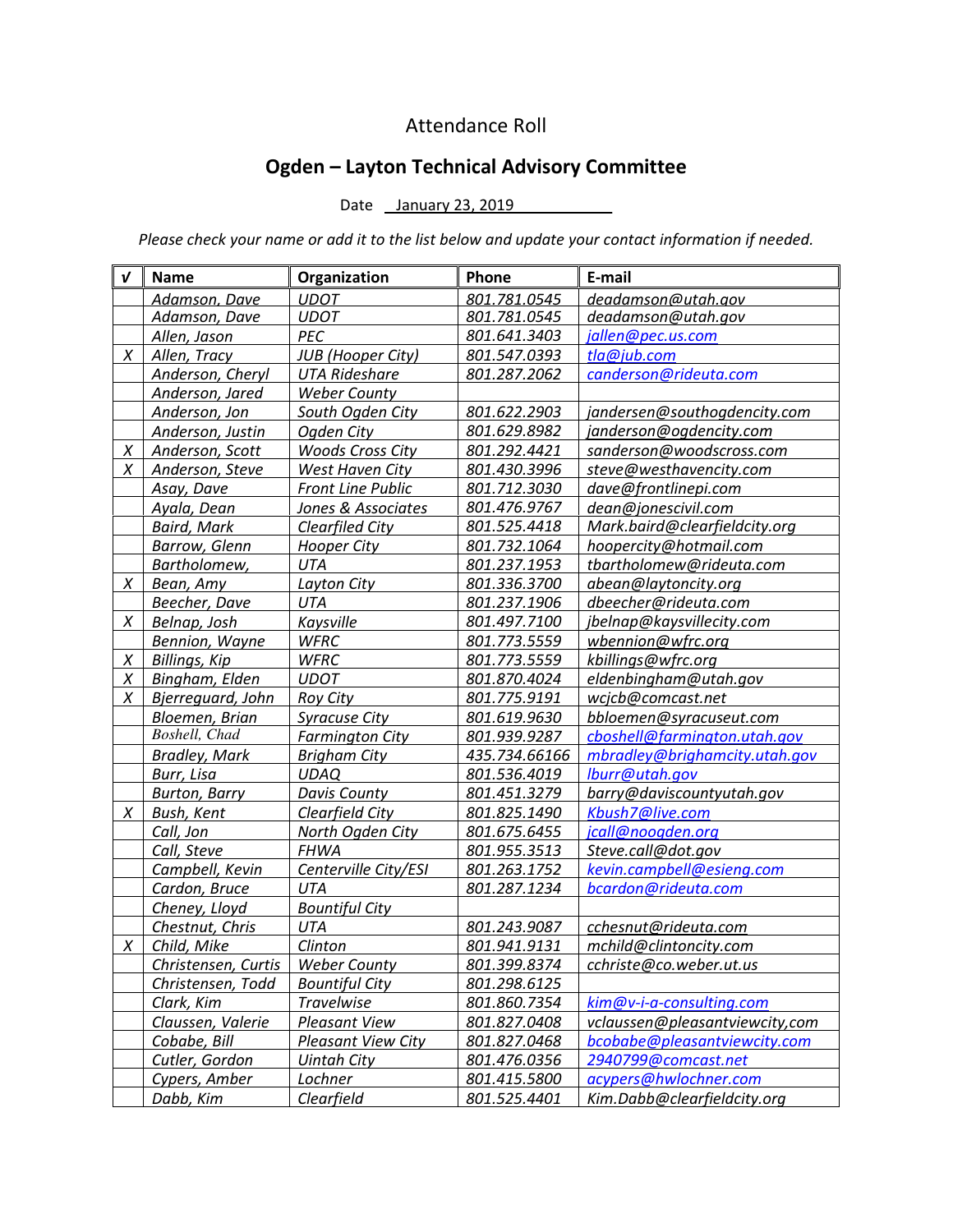| X | Davis, Boyd       | <b>West Point</b>         | 801.776.0970 | bdavis@westpointcity.org         |
|---|-------------------|---------------------------|--------------|----------------------------------|
|   | Davison, Matthew  | Civil Science             | 801.768.7200 | mdavison@civilscience.com        |
|   | Dean, Bart        | UTA - Mt. Ogden           | 801.510.1557 | bdean@rideuta.com                |
|   | Dixon, Matt       | South Ogden City          | 801.622.2702 | mdixon@southogdencity.com        |
|   | Douglas, Shawn    | <b>Riverdale City</b>     | 801.394.5541 | sdouglas@riverdale.state.ut.us   |
|   | Edwards, Barry    | North Salt Lake city      | 801.335.8707 | barrye@nslcity,org               |
|   | Edwards, Bren     | <b>Plain City</b>         | 801.309.5206 | Brene@plaincityutah.org          |
|   | Ehrlich, Coutney  | <b>UDAQ</b>               | 801.536.4430 | cehrlich@utah.gov                |
| X | Festin, Scott     | <b>WFRC</b>               |              |                                  |
|   | Gardner, Lorin    | N. Ogden/Pleasant         | 801.940.4317 | lgarner@nogden.org               |
| X | Gillies, Daniel   | Ogden City                | 801-629-8991 | danielgillies@ci.ogden.ut.us     |
|   | Gooch, Cindy      | <b>JUB Engineers</b>      | 801.643.1761 | cgooch@jub.com                   |
|   | Green, Brandon    | <b>Fruit Heights City</b> | 801.546.0861 | bgreen@fruitheightscity.com      |
| X | Green, Kerry      | <b>Hooper City</b>        | 801.941.0571 | Kerry@HooperCity.com             |
|   | Griffin, Kevin    | <b>UDOT Region 1</b>      | 801.620.1683 | kgriffin@utah.gov                |
|   | Hacker, Ned       | <b>WFRC</b>               | 801.363.4250 | nhacker@wfrc.org                 |
|   | Halford, Val John | <b>WFRC</b>               | 801.773.5559 | vhalford@wfrc.org                |
|   | Hall, Jared       | <b>Roy City</b>           | 801.774.1027 | jhall@royutah.org                |
|   | Hancock, Jared    | <b>Hooper City</b>        | 801.732.1064 | hoopercity@gmail.com             |
|   | Harris, Rex       | <b>UDOTR1</b>             | 801.791.3926 | rexharris@utah.gov               |
| X | Harris, Steve     | <b>Washington Terrace</b> | 801.395.8289 | steveh@washingtonterracecity.org |
| X | Haskell, Alma     | <b>UTA</b>                | 801.741.8813 | ahaskell@rideuta.com             |
| X | Heiner, Samuel    | Jones & Associates        | 801.476.9767 | Samuel@jonescivil.com            |
|   | Hess, Scott       | <b>WFRC</b>               | 801.363.4250 | shess@wfrc.org                   |
| X | Hodge, Scott      | Clearfield                | 801.525.4430 | shodge@clearfieldcity.com        |
|   | Humphreys, Brad   | <b>UDOT</b>               | 801.620.1605 | bhumphreys@utah.gov              |
|   | Jackson, Stephen  |                           | 801.336.3700 | sjackson@laytoncity.org          |
|   |                   | Layton City               | 801.620.1673 |                                  |
|   | Jacobsen, Carrie  | <b>UDOTR1</b>             |              | cjacobson@utah.gov               |
|   | Jefferies, Randy  | <b>UDOT</b>               | 801.620.1690 | rjefferies@utah.gov              |
|   | Johner, Jory      | WFRC                      | 801.773.5559 | jjohner@wfrc.org                 |
|   | Johnsom, Hal      | <b>UTA</b>                | 801.237.1905 | hjohnson@rideuta.com             |
|   | Jones, Brandon    | Fruit Heights City/So.    | 801.476.9767 | brandonj@jonescivil.com          |
|   | Jones, Brett      | Perry City                | 801.476.9767 | brettj@jonescivil.com            |
|   | Jones, Catherine  | <b>UDOT</b>               | 801.887.3449 | catherinejones@utah.gov          |
|   | Jones, Laynee     | Lochner                   | 801.231.1160 | ljones@hwlochner.com             |
|   | LaBonty, G. J.    | UTA                       | 801.237.1979 | glbonty@rideuta.com              |
|   | Laing, Tyler      | <b>UDOT TOC</b>           | 801.910.2491 | tlaing@utah.gov                  |
|   | Larsen, Paul      | <b>Brigham City</b>       | 435.734.6603 | plarsen@brighamcity.utah.gov     |
|   | Lawrence, Bill    | <b>UDOT</b>               | 801.964.4468 | BillLawrence@utah.gov            |
|   | Laws, Kyle        | <b>West Point City</b>    | 801.776.0970 | klaws@westpointcity.utah.gov     |
|   | Leetham, Ken      | North Salt Lake City      | 801.335.8725 | kenl@nslcity.org                 |
|   | Leonard, Blaine   | <b>UDOT TOC</b>           | 801.887.3723 | <b>BLeonard@utah.gov</b>         |
|   | Leonard, Bruce    | <b>Brigham City</b>       | 435.734.6614 | bleonard@brighamcity.utah.gov    |
|   | Long, Tammy       | South Weber City          | 801.570.1368 | tlong@southwebercity.com         |
|   | Lund, Kellie      | <b>FHWA</b>               | 801.955.3522 | kelly.lund@dot.gov               |
|   | Lyons, Scott      | <b>Box Elder County</b>   | 435.734.3316 | slyons@boxeldercounty.org        |
|   | Macfarlane,       | <b>Sunset City</b>        | 801.589.3023 | Mayor@Sunset-ut.com              |
| X | Marchant, Marc    | Centerville               | 801.292.8232 | MMarchant@Centerville.ut.com     |
| X | Mathis, Michael   | <b>Syracuse City</b>      | 801.529.7004 | mmathis@syracuseut.com           |
|   | McFarland, Shane  | <b>JUB Engineers</b>      | 801.837.8783 | smcfarland@jub.com               |
|   | Monroe, Jason     | <b>Sunset City</b>        | 801.668.5312 | jmonroe@sunset.ut.com            |
|   | Montgomery,       | Ogden                     |              | gregmontgomery@ci.ogden.ut.us    |